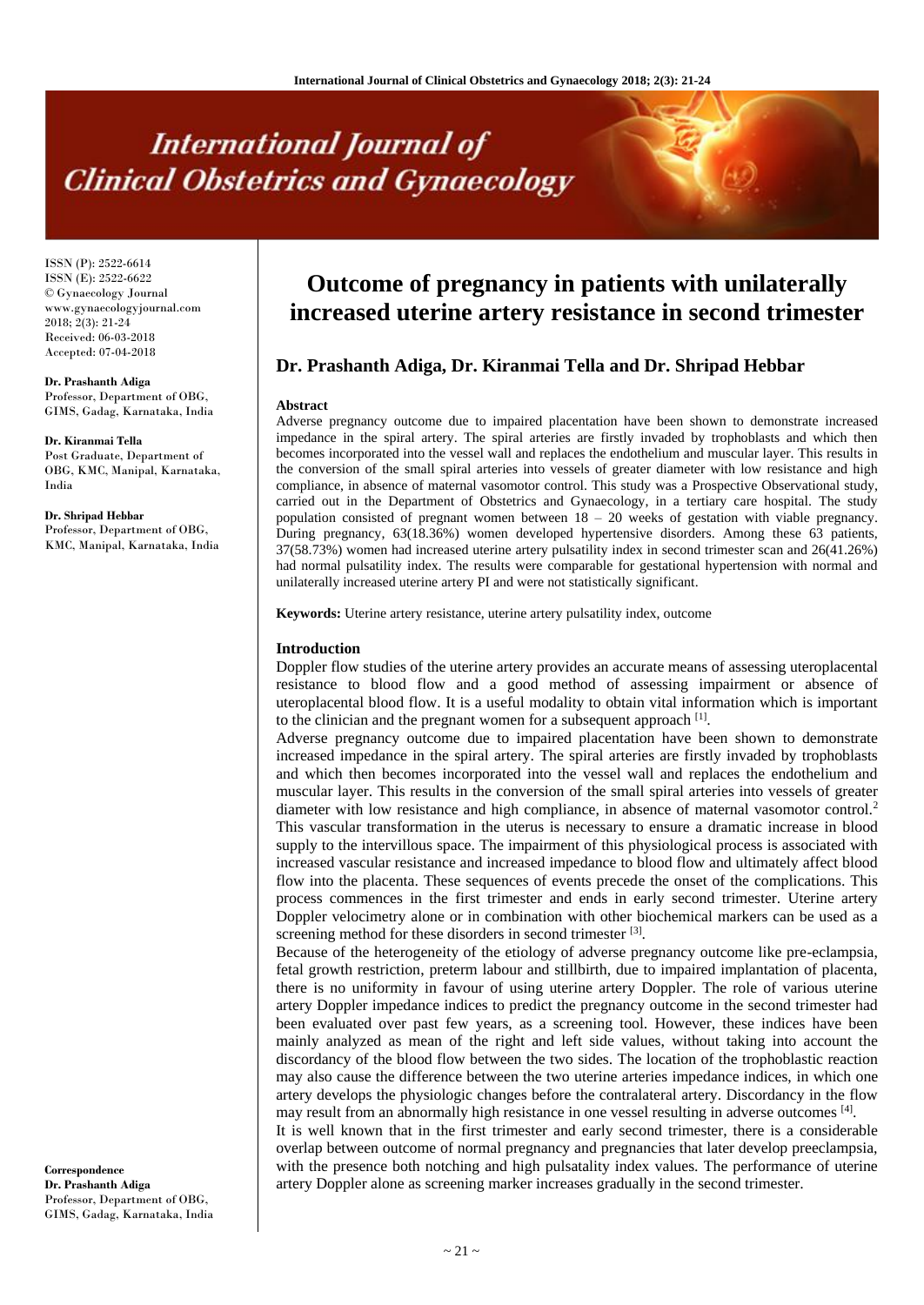Although screening at 23–24 weeks may detect most of the women who developed adverse outcome in the latter half of the pregnancy with the abnormal Doppler indices, it may fail in predicting certain women with adverse outcome. This is due to the fact that as abnormal Doppler at 20 weeks may become normal as the gestation advances, due to reduction in the resistance to the vascular flow, which was a physiological process. Another drawback of performing the uterine Doppler at 24 weeks is that this gestation is too late for intervention, to reduce the risk of the most severe cases of preeclampsia<sup>[5]</sup>.

Studies on uterine artery Doppler, if performed in the early second trimester i.e. at the commencement of secondary wave of trophoblastic invasion, may help in screening and predicting early onset disorders resulting from utero-placental insufficiency [6] .

The objective of this study is to predict the outcome of pregnancy in women with unilaterally increased uterine artery resistance, in second trimester and evaluation of complications according to placental location.

#### **Methodology**

This study was a Prospective Observational study, carried out in the Department of Obstetrics and Gynaecology, in a tertiary care hospital.

The study population consisted of pregnant women between 18 – 20 weeks of gestation with viable pregnancy.

#### **Inclusion criteria**

- Antenatal cases between 18-20 weeks of gestation with viable pregnancy
- Singleton pregnancy

#### **Exclusion criteria**

- Multiple pregnancy
- Anomalous fetus

Using probability of Type 1 error  $(\alpha)$  as 0.05(5%) and power of test (1-β) as 0.9 (90%), with an expected overall incidence of obstetric complications of 15 percent among those with abnormal Doppler i.e. with unilateral increase in PI value of  $>1.5$  and the mean PI <1.5 and 5 percent in those with normal Doppler. To reject the null hypothesis that pregnancy outcome will be the same among women with normal and abnormal Doppler, minimum of 200 women need to be studied.

Antenatal patients between 18- 20 weeks of gestation who consented for undergoing uterine artery Doppler, and were willing for follow up,were recruited for the study.

Written informed consent for doing this study was taken from all patients along with the consent for anomaly scan.

Data regarding the demographic profile of the patients, their past obstetric history and history of present pregnancy was collected. Routine antenatal check-up with general, systemic and obstetric examination of the patient was done. Routine target scan at 18- 20 weeks was performed for the patients. Placental location was documented. Placenta was classified as central (if it crosses the maternal spine) and lateral (if present on either side of maternal spine).

#### **Results**

A total of 374 women were enrolled in the study. We lost follow up in eleven patients, and in twelve cases there was bilateral rise in pulsatility Index. Their outcome was also in favour of various studies done in the past, where they established that mean PI acts as a good screening tool in the prediction of adverse pregnancy outcome in high risk women.

A prospective study done by Sergio *et al*, between 6-12 weeks, concluded that in patients with discordant uterine artery velocity waveforms, trophoblastic invasion is impaired, resulting in defective placentation and spontaneous miscarriages.

Currently, considering the same result we wanted to know, whether second trimester unilateral increase in PI of the uterine artery Doppler with normal mean PI, can have better sensitivity in predicting pregnancy outcome. Hence total of 343 cases that had unilateral increase in the pulsatality of uterine artery Doppler were followed and analyzed with the aforementioned maternal, fetal and neonatal outcome.

Adverse pregnancy outcome included maternal, fetal or neonatal outcome. Adverse maternal outcome included in our study were Gestational hypertension, preeclampsia, eclampsia and abruption.

Adverse fetal outcome included intrauterine growth restriction and still births, while adverse neonatal outcome included preterm deliveries, small for gestation age babies or NICU admissions due to preterm deliveries, low Apgar, with evidence of acidosis on arterial blood gas analysis or with neonates developing acute respiratory distress syndrome.

| Case Analyzed n=343    |                 |                |                           |             |         |  |  |
|------------------------|-----------------|----------------|---------------------------|-------------|---------|--|--|
| <b>Fetal</b>           | <b>Neonatal</b> | $n$ (%)        | <b>Maternal</b>           | n(%)        |         |  |  |
| <b>Outcomes</b>        |                 |                | <b>Outcomes</b>           |             |         |  |  |
| Still<br><b>Births</b> |                 | 1(0.2)         | Gestational<br><b>HTN</b> | 47          | (13.90) |  |  |
| Live<br>births         |                 | 342<br>(99.70) | Preeclampsia              | 16          | (4.66)  |  |  |
| <b>IUGR</b>            |                 | 69 (20.11)     |                           |             |         |  |  |
| Preterm delivery       |                 | 34(9.94)       | Abruption                 | 1(0.81)     |         |  |  |
| NICU admissions        |                 | 28(8.16)       | Normal<br>outcome         | 280 (81.63) |         |  |  |
| Normal outcome         |                 | 211(61.69)     |                           |             |         |  |  |

Taking into consideration all maternal and fetal outcomes, 138 (40.35%) out of 342 patients had one or more adverse outcome, while 205(59.76%) patients had a normal maternal and fetal outcome in pregnancy.

**Table 2:** Cases distribution based on unilateral increase in uterine

| artery Doppler (PI) in second trimester |                           |            |                           |         |  |
|-----------------------------------------|---------------------------|------------|---------------------------|---------|--|
| <b>Pregnancy</b>                        | <b>Uterine A. Doppler</b> |            | <b>Uterine A. Doppler</b> |         |  |
| outcome                                 | Abnormal $(PI > 1.5)$     |            | Normal ( $PI < 1.5$ )     | P value |  |
| $n$ (%)                                 | n(%)                      |            | $n(\%)$                   |         |  |
| 343(100)                                | 122                       | (35.56)    | 221 (64.43)               |         |  |
|                                         |                           |            |                           |         |  |
| Adverse                                 |                           |            |                           |         |  |
| outcome                                 |                           |            |                           |         |  |
| 138 (40.23)                             |                           | 97 (79.50) | 41 (18.55)                |         |  |
| Normal                                  |                           |            |                           | 0.000   |  |
| outcome                                 |                           |            |                           |         |  |
| 205(59.76)                              |                           | 25 (20.49) | 180 (81.44)               |         |  |

\*Chi Square test (Significant p value < 0.05)

Whenever there was raised unilateral uterine artery Doppler PI, the adverse pregnancy outcomes were increased by fourfold. Conversely, the percentage of patients with normal Doppler resulting in normal pregnancy outcome was also fourfold higher. There was statistical significant association between uterine artery Doppler and pregnancy outcome with  $p < 0.01$ . These results establish the fact that most of the women with normal Doppler will have normal pregnancy outcome.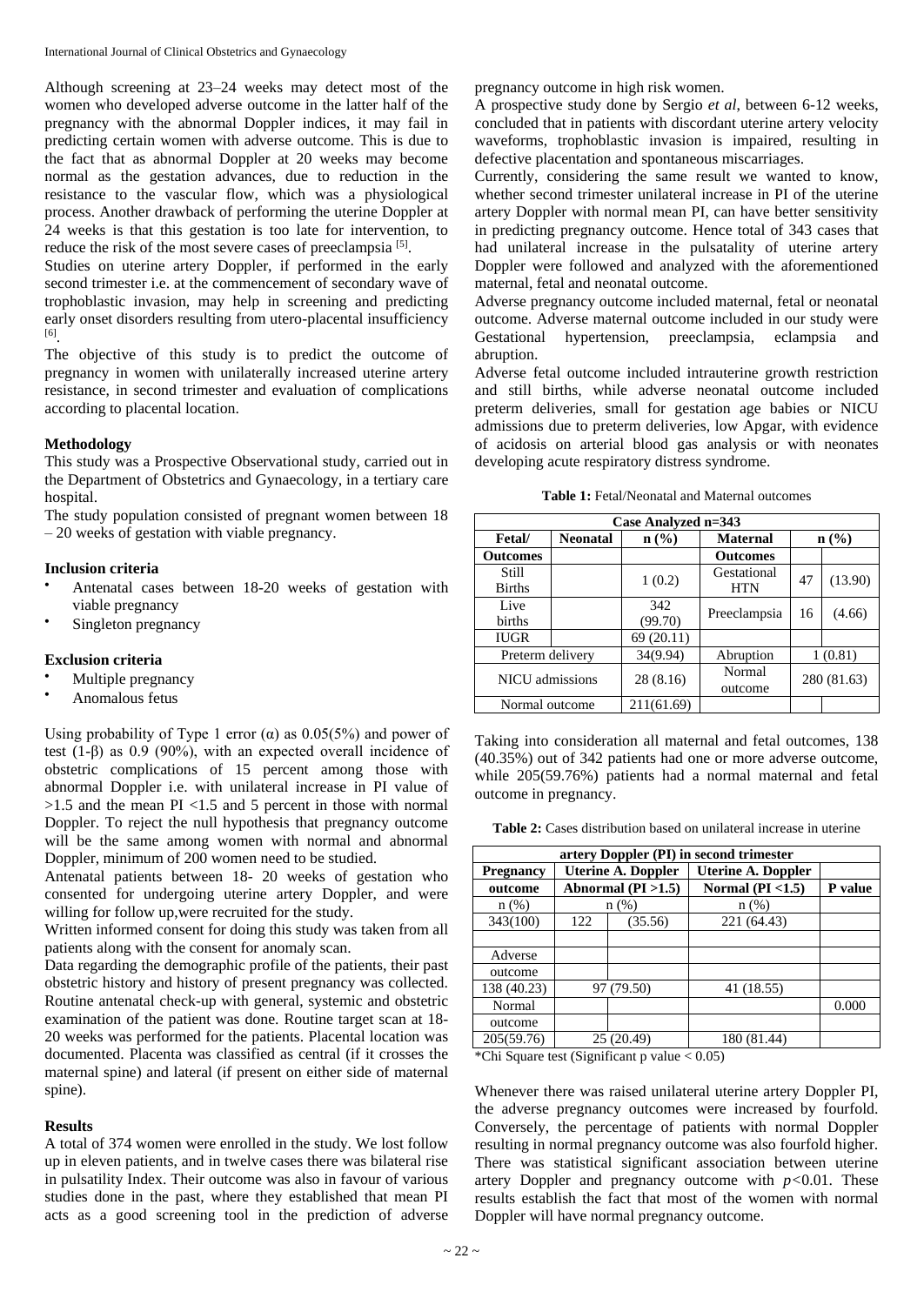**Table 3:** Fetal outcome with uterine artery Doppler

| <b>Fetal outcome</b>                                                  | $n = 343$ | Uterine A. PI | <b>Uterine A. PI</b> |
|-----------------------------------------------------------------------|-----------|---------------|----------------------|
|                                                                       |           | >1.5          |                      |
|                                                                       |           | $n$ (%)       | $<1.5$ n $(\% )$     |
|                                                                       |           | 122(35.56)    | 221(64.43)           |
| Still births                                                          |           | 0(0)          | 1(0.29)              |
| Live births                                                           | 342       | 122(100)      | 220 (99.54)          |
| Among 122 patients with abnormal uterine artery Donnler, all had live |           |               |                      |

g 122 patients with abnormal uterine artery births and no still births noted.

Conversely, one still birth was observed even with normal uterine artery Doppler. That patient was a case of dermatomyositis, who was diagnosed at 9 weeks of gestation and was started on prednisolone. This patient developed early onset intrauterine growth restriction. The umbilical artery Doppler was normal throughout. She had a sudden intrauterine death at 32 weeks. The cause of death was probably secondary to early onset IUGR. The other causes of early onset of IUGR like aneuploidies could have contributed to the intrauterine death.

**Table 4:** Uterine artery Doppler (PI) - Pregnancy Outcome

| <b>Outcome</b><br>variable | Uterine A.<br><b>Doppler</b> | Uterine A.<br><b>Doppler</b> | P     |
|----------------------------|------------------------------|------------------------------|-------|
| $n - 343$                  | Abnormal (PI<br>>1.5         | Normal ( $PI < 1.5$ )        | value |
|                            | $n$ (%)                      | $n$ (%)                      |       |
|                            | 122(35.56)                   | 221(64.43)                   |       |
| Gestational                | 22(18.03)                    | 25(11.31)                    | 0.604 |
| HTN(47)                    |                              |                              |       |
| Preeclampsia(16)           | 15 (12.29)                   | 1(0.45)                      | 0.000 |
| Abruption (1)              | 1(0.81)                      | 0(0)                         | 0.177 |
| IUGR $(<10th$              | 48(39.34)                    | 21(9.5)                      | 0.000 |
| centile) (69)              |                              |                              |       |

\*Chi Square test (Significant p value  $< 0.05$ )

During pregnancy, 63(18.36%) women developed hypertensive disorders. Among these 63 patients, 37(58.73%) women had increased uterine artery pulsatility index in second trimester scan and 26(41.26%) had normal pulsatility index. The results were comparable for gestational hypertension with normal and unilaterally increased uterine artery PI and were not statistically significant.

Fifteen (93.75%) cases with unilateral raised PI developed preeclampsia which indicates a strong association of preeclampsia with unilaterally increased uterine artery PI, which was statistically significant (*p<*0.005).

Ten (15.87%) out of these 63 patients had early onset preeclampsia, six (9.5%) had late onset preeclampsia, while the rest 47 (74.60%) had Gestational HTN. 15(23.80%) women had increased uterine artery pulsatility index in second trimester scan (*P<*0.01), while one patient had normal pulsatility index. One woman who had normal Pulsatility index developed late onset preeclampsia at 36+ weeks. Twenty three women developed gestational hypertension  $\geq 36+$  weeks. These could be due to the atherosclerotic changes in the placental vasculature that occur at term, resulting in failure of placenta function. Hence the uterine artery PI might be normal in those women. There was no case of eclampsia. One woman had abruption.

This patient who developed abruption at 32 weeks had early onset preeclampsia for which an Emergency LSCS was done. She was elderly (41year old), obese, had overt diabetes, developed early onset preeclampsia. All these risk factors could have caused abruption. Neonate was admitted in NICU and was

intubated in view of prematurity and acidosis on arterial blood gas analysis. Baby received surfactant and was extubated on day 4 and was discharged in a stable condition on day 35 of life.

The above results were indicating strong association with abnormal Doppler which was statistically significant (*p<*0.001). These results suggest that uterine artery Doppler had good negative predictive value in ruling out adverse maternal outcome

#### **Discussion**

In our study, we recruited 374 women and after exclusions, 343 women were followed throughout the pregnancy. Both maternal and the perinatal outcome were evaluated. Our study was done between 18-20 weeks. We found the mean Pulsatility index of right-left uterine artery as  $1.74 \pm 0.26$  in study group and  $0.88 \pm 0.26$ 0.22 in control group.

E. Contro *et al* [7] conducted a case-control study in 262 viable pregnancies between 20 and 22 weeks of gestation. They obtained the mean Pulsatility index of right–left uterine artery and was  $1.12 \pm 0.25$  in study group and  $0.92 \pm 0.24$  in control group.

We found 122 women with abnormal uterine artery Doppler i.e. with unilaterally raised Pulsatility Index  $(>1.5)$  and with mean Pulsatility index of <1.5.

Abnormal outcome included ninety seven women (87.70%) out of 122 cases with abnormal Doppler. Twenty five (12.29%) women with abnormal Doppler had normal outcome. Statistically significant association was observed between abnormal Doppler and adverse pregnancy outcome (*P<*0.01).

In the study done by E. Contro  $et$   $al$   $[7]$ , preeclampsia occurred in 7/262 (2.6%) women, Caesarean section due to fetal distress was performed in 15/262 (5.7%) women.There was equal distribution of cases in both the study and control group with respect to preeclampsia and low birth weight and the results were not significantly different. They concluded that, if the mean Pulsatility Index is normal then obstetric and perinatal outcome expected to be uneventful.

In our study, Preeclampsia occurred in 16/343(4.66) women, out of whom fifteen had abnormal Doppler and one with normal Doppler. In contrast to E Contro *et al* [7] we found a statistically significant relationship between abnormal Doppler and occurrence of preeclampsia,  $15/343(4.37)$  with p value <0.05.

During pregnancy, 63(18.36%) women developed hypertensive disorders. Among these 63 patients, 37(58.73%) women had increased uterine artery pulsatility index in second trimester scan and 26(41.26%) had normal pulsatility index. The results were comparable for gestational hypertension with normal and abnormal Doppler and were not statistically significant.

15(93.75%) cases with unilateral raised PI developed preeclampsia which indicates a strong association of preeclampsia with abnormal Doppler which was statistically significant (*p<*0.005).

Ten (15.87%) out of these 63 patients had early onset preeclampsia, 6(9.5%) had late onset preeclampsia, while the rest 47 (74.60%) had Gestational HTN. 15(23.80%) women had increased uterine artery pulsatility index in second trimester scan (*P<*0.01) while one patient had normal pulsatility index. One women who had normal Pulsatility index developed late onset preeclampsia at 36+ weeks. Twenty three women developed gestational hypertension at and after 36+ weeks. These could be the atherosclerotic changes in the placental vasculature resulting in failure of placenta function. Hence the uterine artery PI might be normal in those women. There was no case of eclampsia. One woman had abruption.